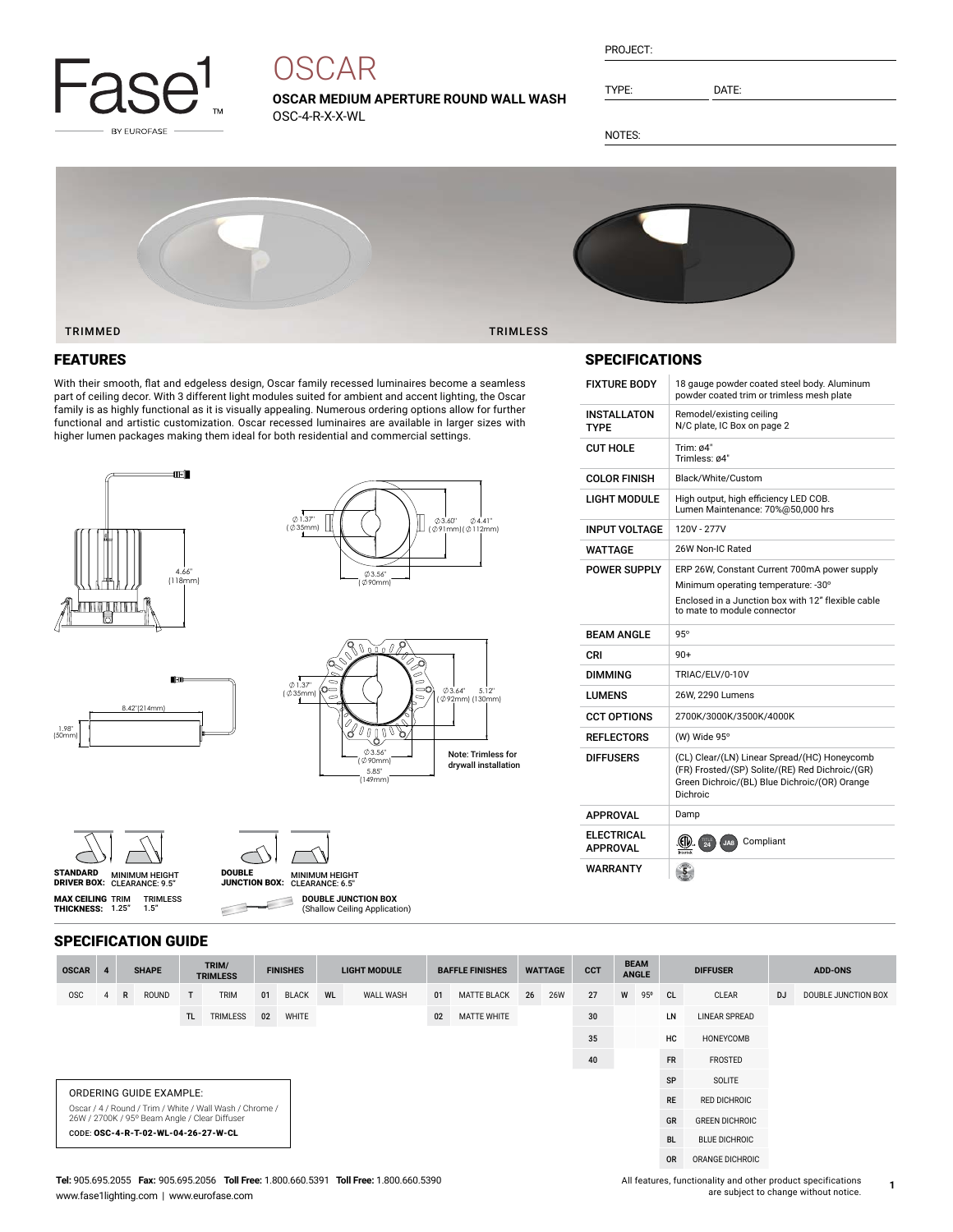

## OSCAR

### **OSCAR MEDIUM APERTURE ROUND WALL WASH** OSC-4-R-X-X-WL

#### REFLECTOR OPTIONS **BAFFLE FINISHES**



#### DIFFUSER OPTIONS

|                       |                        |                                  |              |                        |                         | OUT OF THE OUT            |                                   |                |
|-----------------------|------------------------|----------------------------------|--------------|------------------------|-------------------------|---------------------------|-----------------------------------|----------------|
| Clear<br>Lens<br>(CL) | Spread<br>Lens<br>(LN) | Linear Honeycomb Frosted<br>(HC) | Lens<br>(FR) | Solite<br>Lens<br>(SP) | Red<br>Dichroic<br>(RE) | Green<br>Dichroic<br>(GR) | Blue<br>Dichroic Dichroic<br>(BL) | Orange<br>(OR) |



#### ADD-ONS

€  $\blacksquare$ **DOUBLE JUNCTION BOX** (Shallow Ceiling Application)

### NEW CONSTRUCTION PLATES + IC BOXES



#### DRIVERS

- Compatible with TRIAC (forward-phase or leading-edge) ELV (reverse-phase or trailing edge) and 0-10V dimmers.
- ESSxxxW models: TRIAC and ELV dimming only at 120 Vac
- ESSxxxW models: ELV dimming only at 230 Vac
- 90° C maximum case hot spot temperature
- Class 2 power supply
- Lifetime: 50,000 hours at 70° case hot spot temperature (some models have a higher lifetime)
- IP64-rated (IP66 for ESST) case with silicone-based potting
- Protections: Output open load, over-current and short-circuit (hiccup), and over-temperature with auto recovery.
- Conducted and radiated EMI: Compliant with FCC CFR Title 47 Part 15 Class B (120 Vac) and Class A (277 Vac), and EN55015 (CISPR 15) at 220, 230, and 240 Vac.
- Complies with ENERGY STAR®, DLC (DesignLight Consortium®) and CA Title 24 technical requirements
- Worldwide safety approvals